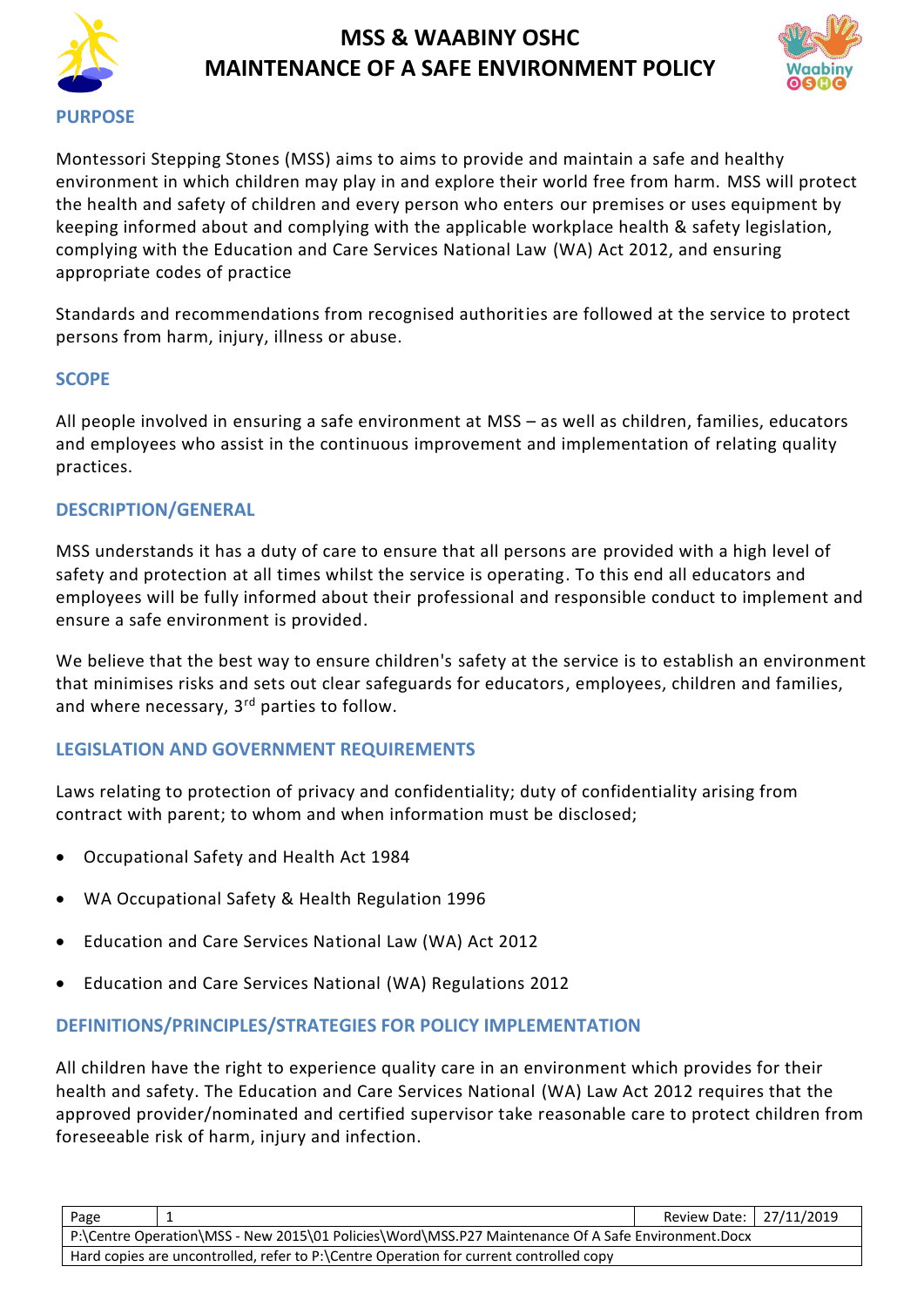



### **CHILDREN'S NEEDS**

Safe and healthy environment in which to play, learn and develop.

#### **FAMILIES' NEEDS**

Reassurance that health and safety standards are maintained at MSS and their children's health & safety is assured.

### **EDUCATOR AND EMPLOYEES NEEDS**

A safe and healthy environment in which to provide experiences for children and which includes the appropriate allocation of resources to maintain a safe and healthy environment.

#### **MANAGEMENT NEEDS**

Appropriate policies are implemented with training on the issues and appropriate protective practices. That there is support for management to implement policies with feedback from employees, and a clear understanding of management responsibilities and liabilities; that confidentiality is maintained and knowing where to go for advice and support; knowledge that all employees have appropriate clearances.

#### **FACILITIES**

MSS' service plan, which outlines boundaries and areas where children in each age grouping can safely play, is displayed in the reception area. Educators/employees will become familiar with the plan and will reinforce the importance of staying within the boundaries with the children. Educators will ensure play areas are always appropriately supervised.

Employees will ensure play areas are always supervised in a manner that is sufficient to ensure the safety and wellbeing of the children appropriate to their stage of development.

#### **MAINTENANCE OF BUILDINGS AND OUTDOOR AREAS**

A maintenance register will be maintained to track the maintenance of buildings and equipment and monitor the effectiveness of safety checks.

Educators/employees will complete daily safety checklists to assess the safety of all areas at MSS.

The premises will comply with the Education and Care Services National (WA) Regulations 2012 in regard to:

- Premises, furniture and equipment to be safe, clean and in good repair
- Indoor space requirements
- Outdoor space requirements
- Ventilation and natural light
- Toilet and hygiene facilities

| Page                                                                                               |  | Review Date: 27/11/2019 |  |
|----------------------------------------------------------------------------------------------------|--|-------------------------|--|
| P:\Centre Operation\MSS - New 2015\01 Policies\Word\MSS.P27 Maintenance Of A Safe Environment.Docx |  |                         |  |
| Hard copies are uncontrolled, refer to P:\Centre Operation for current controlled copy             |  |                         |  |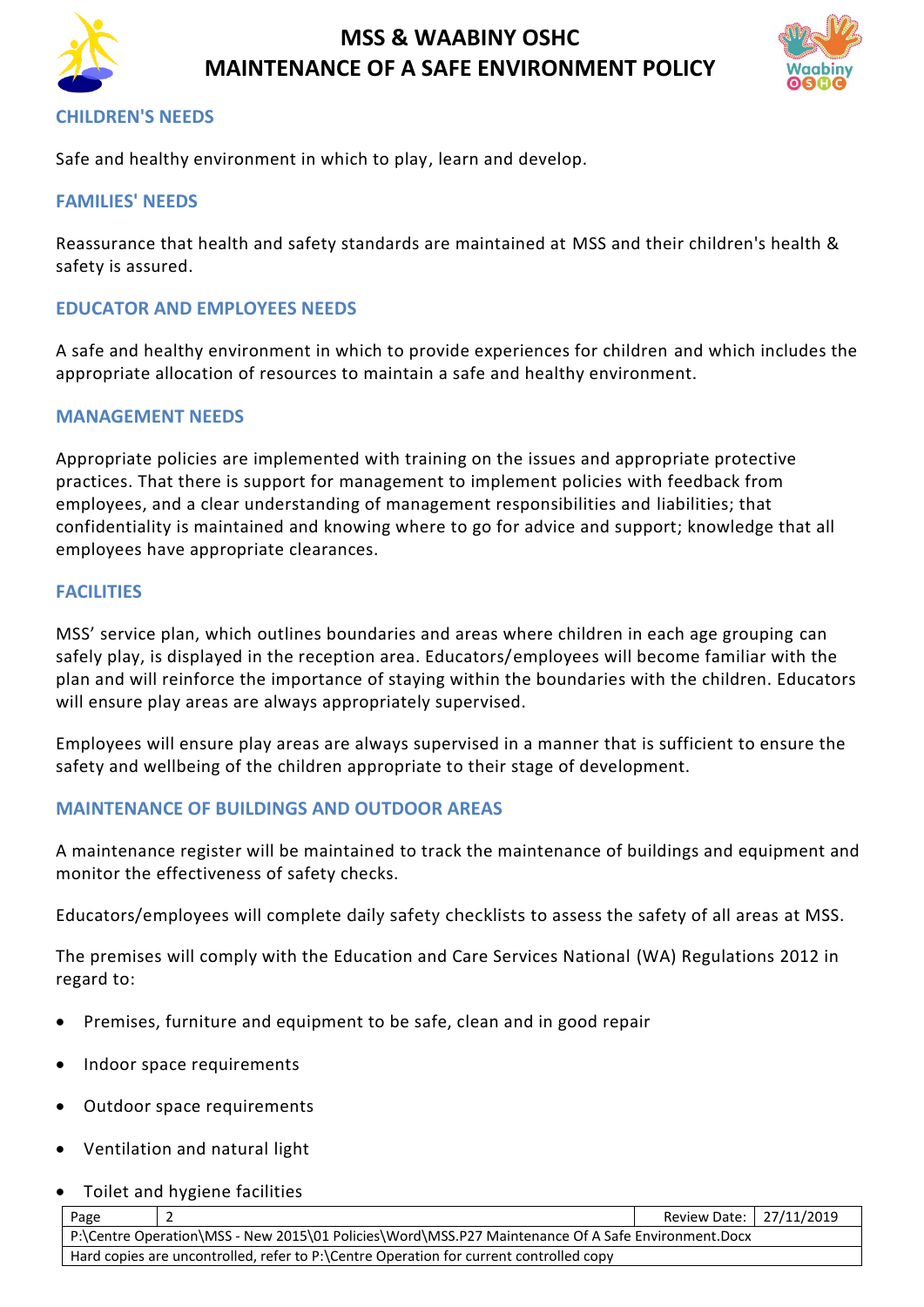



- Laundry facilities
- Food and beverage storage and handling facilities
- Furniture, materials and equipment
- Fencing and security
- Administrative space
- Nappy change facilities
- Visibility
- Shaded outdoor space

All heating systems used in the centre will meet the requirements of the applicable WA workplace health & safety legislation.

All requirements for electrical installations set down in AS/NZS 3000:2007 Electrical Installations (known as Australia New Zealand Wiring Rules) will be met. Power points will be to an approved safety standard and will be out of reach of all children or fitted with approved safety shutters or with an earth leakage circuit breaker.

Electrical appliances and cords will be kept out of reach of all children.

Free standing fans will only be used in areas not used as play areas. These may include: office, kitchen, cot room, employee lunch room. The educators/employees will ensure that free standing fans are located so that children are adequately protected from inadvertent physical contact with the blades.

The service will meet standards for glazing in public buildings set down in the Building Code of Australia and that windows when opened do not create a hazard to children.

MSS will ensure that hot water taps to which a child has access will be thermostatically controlled at less than 42 C.

# **EQUIPMENT**

All equipment and toys purchased for the service will meet Australian Standards for safety.

The Australian Standards relating to the construction and installation of fixed and temporary outdoor play equipment will be adhered to, to ensure children's safety when using outdoor play equipment. This includes the type of materials and installation requirements used for outdoor surfaces. The service will access current information from Kids Safe about the installation and use of outdoor play equipment.

| Page                                                                                               |  | Review Date: 27/11/2019 |  |
|----------------------------------------------------------------------------------------------------|--|-------------------------|--|
| P:\Centre Operation\MSS - New 2015\01 Policies\Word\MSS.P27 Maintenance Of A Safe Environment.Docx |  |                         |  |
| Hard copies are uncontrolled, refer to P:\Centre Operation for current controlled copy             |  |                         |  |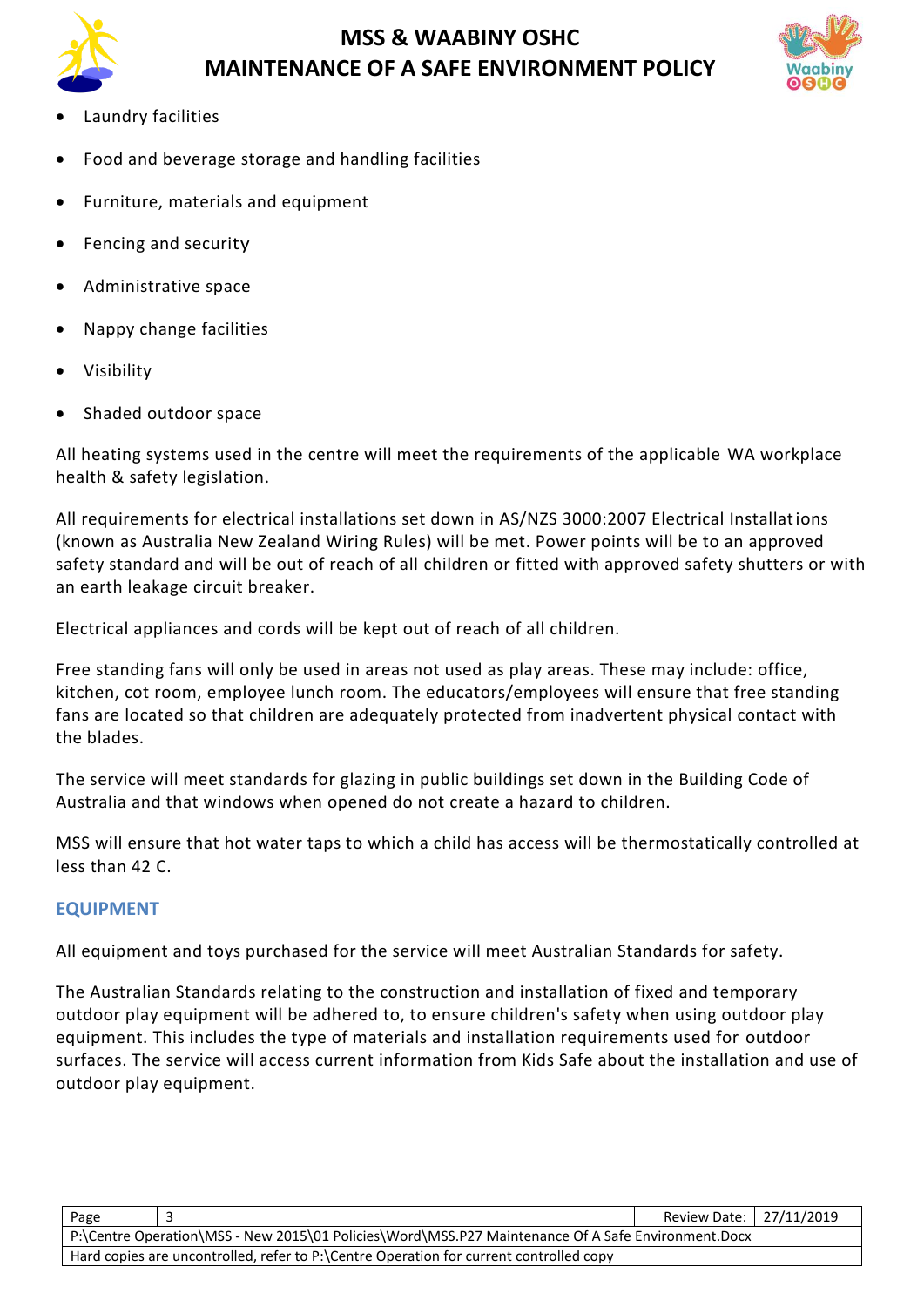



MSS management and the nominated supervisor will ensure that outdoor play equipment does not pose a hazard to children because of its design, manufacture, installation or use, and soft fall surfaces are provided under and around any outdoor play equipment from which there is a reasonable likelihood of a child falling because of the equipment's design or the manner in which it is used.

Educators will check soft surfaces under and around outdoor play equipment to ensure it is adequate and evenly spread, on a daily basis.

All educators will be diligent to ensure that all equipment and toys are kept in a thoroughly safe, clean and hygienic condition and in good repair at all times, and stored in a safe manner.

Educators who become aware of faulty or broken equipment will remove this equipment from use and advise the nominated supervisor of the need for its replacement or repair. All such incidents will be entered into the QIP Action Register.

MSS will ensure that adequate furniture is available to meet the physical and developmental needs of children attending the service.

MSS will ensure that the nominated supervisor and educators/employees have ready access to an operating telephone or other similar means of communication, whenever children are present at the education and care service.

Sandpits will be covered at night and raked daily to dispose of any animal faeces, other contaminants or potentially dangerous objects.

The outside playing area will be checked regularly to ensure poisonous vegetation is not accessible to children.

Children will be carefully introduced to new toys and pieces of equipment and taught how to use and care for them appropriately.

Children using play equipment will be supervised at all times. Equipment that should only be used under supervision will be stored in a safe place out of reach of children.

Wading or paddling pools will only be used under the direct supervision of an educator. When not in use this equipment will be emptied and stored in such a manner that it cannot collect water. Wading and paddling pools must be of a size that can be emptied by one person.

Children will only use a trampoline, vortex or water trolley whilst under the direct supervision of an educator.

# **STORAGE OF POTENTIALLY DANGEROUS PRODUCTS**

All educators/employees will be made aware of which products may pose a danger to children enrolled at MSS and will do their best to minimise the use of these products without jeopardising the hygiene of the children or themselves.

| Page                                                                                               |  | Review Date: 27/11/2019 |  |
|----------------------------------------------------------------------------------------------------|--|-------------------------|--|
| P:\Centre Operation\MSS - New 2015\01 Policies\Word\MSS.P27 Maintenance Of A Safe Environment.Docx |  |                         |  |
| Hard copies are uncontrolled, refer to P:\Centre Operation for current controlled copy             |  |                         |  |